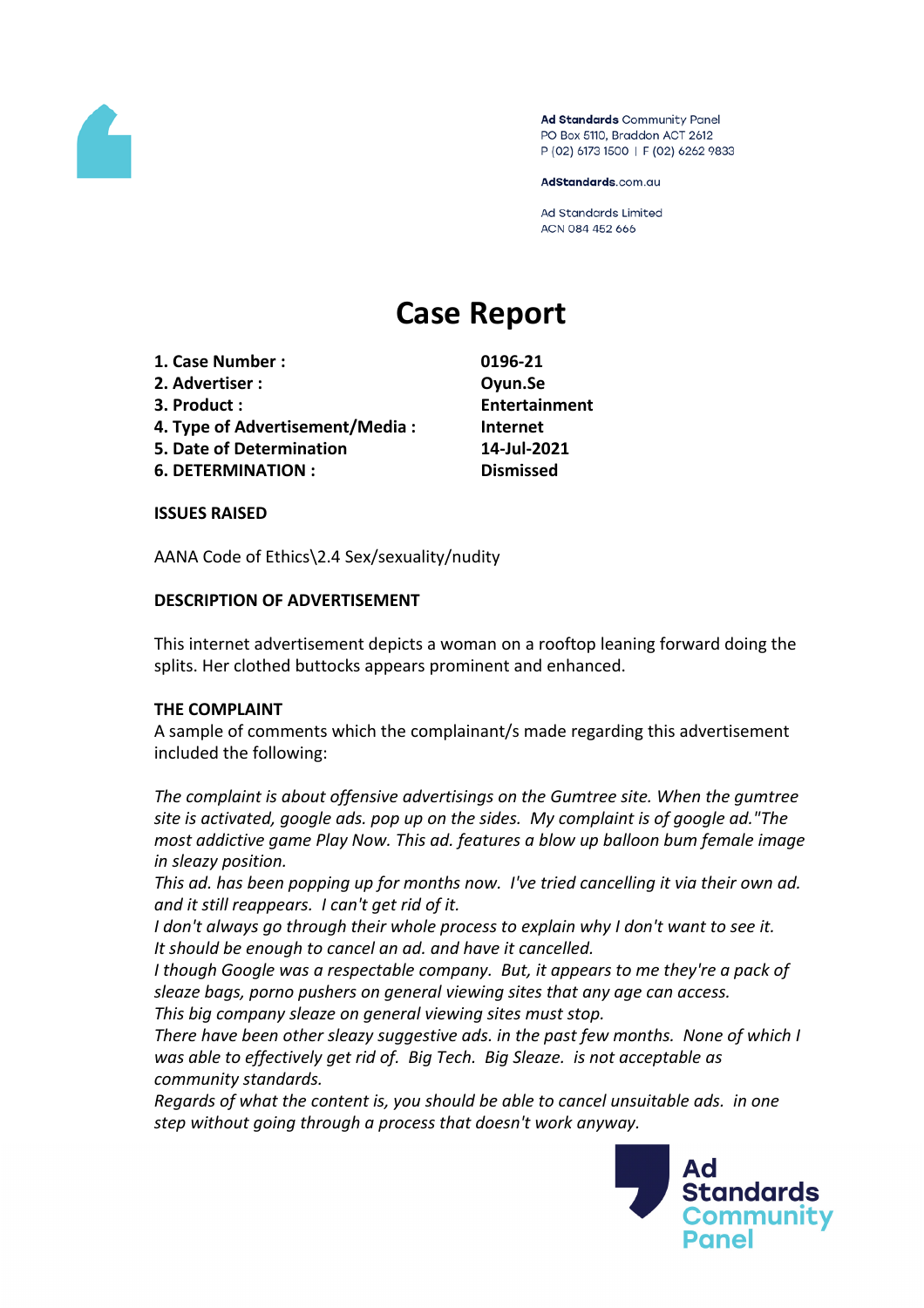

*See attached double photo of sleaze. One with a cancel option and one without. You can't get rid of these things.*

## **THE ADVERTISER'S RESPONSE**

Comments which the advertiser made in response to the complainant/s regarding this advertisement include the following:

*Advertiser did not provide a response.*

#### **THE DETERMINATION**

The Ad Standards Community Panel (the Panel) considered whether this advertisement breaches Section 2 of the AANA Code of Ethics (the Code).

The Panel noted the complainant's concerns that the advertisement is sleazy.

The Panel viewed the advertisement and noted the advertiser did not provide a response.

**Section 2.4: Advertising or Marketing Communications shall treat sex, sexuality and nudity with sensitivity to the relevant audience.**

The Panel noted the Practice Note for the Code states:

*"Discreet portrayal of nudity and sexuality in an appropriate context (eg advertisements for toiletries and underwear) is generally permitted but note the application of the relevant audience. More care should be taken in outdoor media than magazines, for example.*

*"Images of models in bikinis or underwear are permitted, however, unacceptable images could include those where a model is in a suggestively sexual pose, where underwear is being pulled up or down (by the model or another person), or where there is clear sexual innuendo from the ad (e.g. depicting women as sexual objects)."*

#### **Does the advertisement contain sex?**

The Panel considered whether the advertisement contained sex. The Panel noted the definition of sex in the Practice Note is "sexual intercourse; person or persons engaged in sexually stimulating behaviour".

The Panel noted that the woman positioned as though she is doing the splits, however considered that she is fully clothed and there is no one else in the image. The Panel considered that the advertisement did not contain sex.

#### **Does the advertisement contain sexuality?**